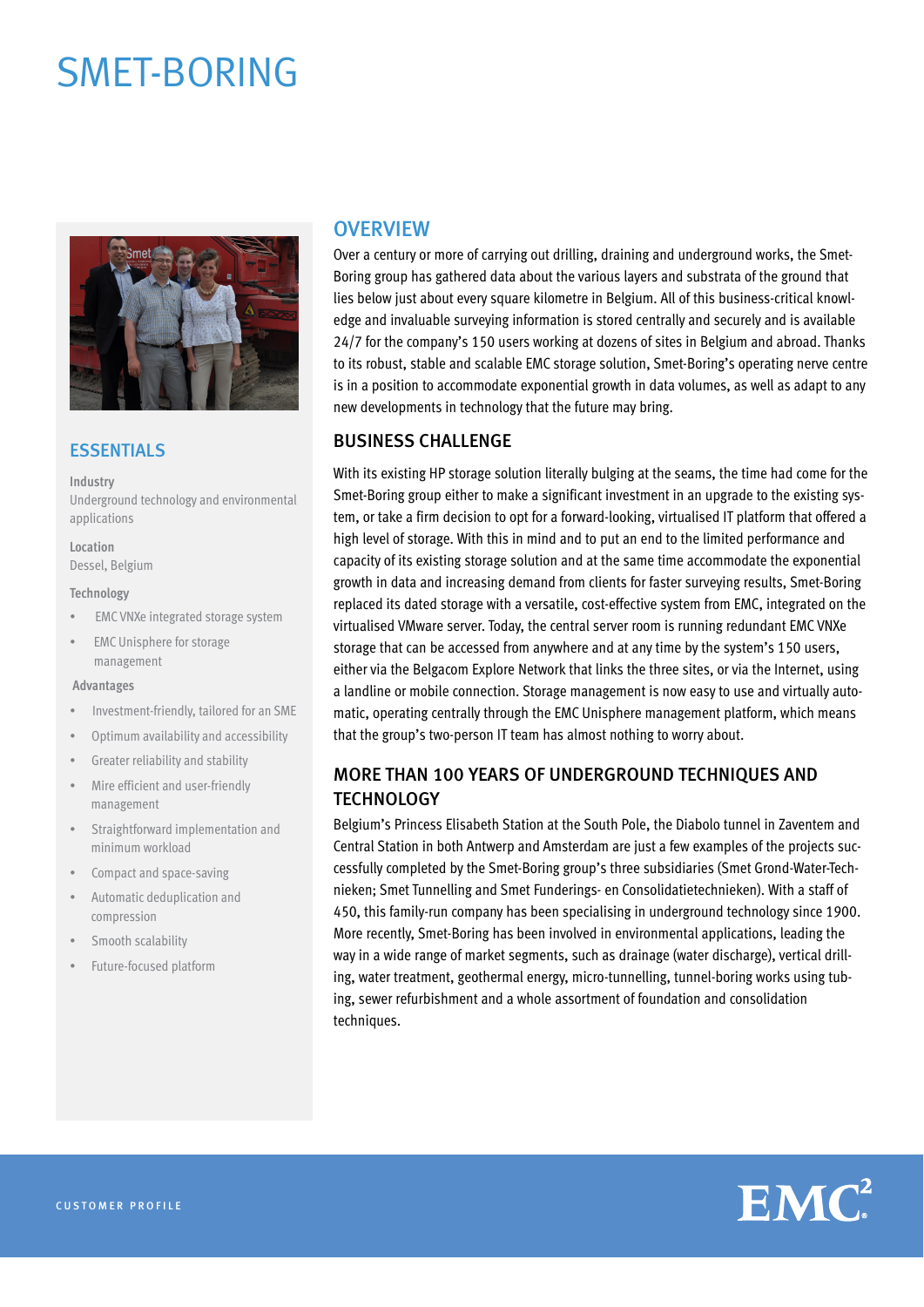In Belgium, the group is a leader in its market because the multidisciplinary integration of its various specialist skills enables Smet-Boring to take on projects that its competitors would rather not tackle. Smet-Boring is not just a well-known name in the industry, but also the preferred partner of public and private clients alike.

More information about Smet-Boring at www.smetboring.be

#### SIMPLE, INFINITE EXPANSION

"About 90% of all our documentation, project drawings and surveying data has been digitised in recent years," says IT Manager, Benny Aerts. "This data, including information dating from the beginning of the 20th century, is crucially important for our engineers and project managers. It provides an insight and valuable information about the substrata and soil conditions for virtually every square kilometre in Belgium. At the same time, the data collected by our machines during drilling, sinking piles, etc. is all stored and made available to our clients."

Developments in technology mean that the volume of data at Smet-Boring is increasing exponentially, because more and more photographs and video recordings are being taken of the findings from projects such as drilling works or sewer refurbishments. "We now also centralise our storage and standardise our consultation processes, whereas previously each subsidiary organised its own database," explains IT staffer, Ilse Claes. "The need for more capacity and greater performance kept growing visibly, which meant that the existing system was beginning to bulge at the seams." Much to the displeasure of employees, too, who complained of slowness and a lack of flexibility. The IT team was also spending valuable time constantly adapting or adjusting the configuration to free up capacity. "Some people were even storing data themselves locally on their own laptop, which was not secure as cars are regularly broken into on site and computers stolen."

After a thorough study of the market, both financially and from a technology point of view, Smet-Boring chose integrator 3-IT out of six potential providers. 3-IT proposed the EMC storage solution. "We replaced their old HP SANs with an EMC VNXe 3100, quadrupling the storage space available to 4.4 terabytes," says 3-IT owner, Dominik Verrydt. "In actual fact, the capacity of the VNXe is extremely simple and infinitely expandable. By implementing a clever and cost-effective capacity strategy, using features such as integrated file deduplication, compression and thin provisioning – i.e. when you make the storage capacity available only when it is actually needed – we are able to keep the growth in data volume under control efficiently and also save on upfront storage costs."

#### NO MORE TIME WASTED

Not only does high-performance storage and central management make life easier for the IT team, but also for the system's users. "We've stopped wasting time," laugh Benny Aerts and Ilse Claes. "So our main aim has been achieved. Backups are carried out automatically using customised scripts. To do the full weekly backup, all we have to do now is stick a tape in the drive. And with the Unisphere management platform, we can also view status and history at a glance."

Users have stopped complaining, too. Quite the contrary, in fact. EMC VNXe enhances the reliability of the business applications, such as Oracle, Lotus Notes, VMware®, Visual Planning, Microsoft® SharePoint and BouwOffice (ERP). Users connect directly with the server via Citrix, meaning that the very latest input is available immediately. The user-friendly interface barely differs between laptop or PC. Performance and availability are also at optimum levels during upgrades to software and hardware. "And stability has increased as a result of the integrated redundancy."